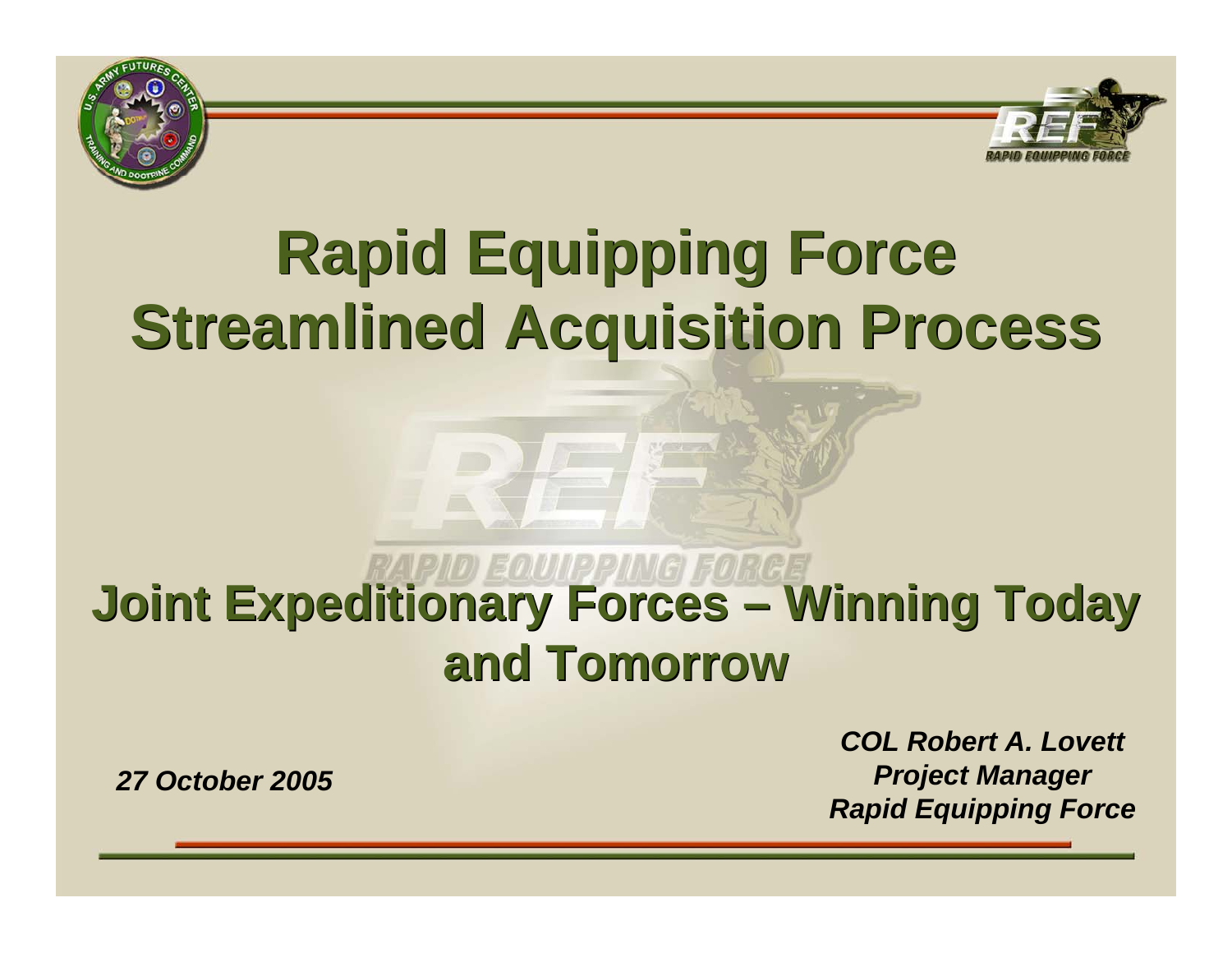

The Rapid Equipping Force (REF) exists to meet immediate/urgent Warfighter requirements. It is an operational organization with a significant acquisition capability.

#### **Training + Technology = Capability**

*"All efforts at the REF must serve to improve mission capability while reducing risk to our soldiers."—* **Chief of Staff, GEN Peter J. Schoomaker**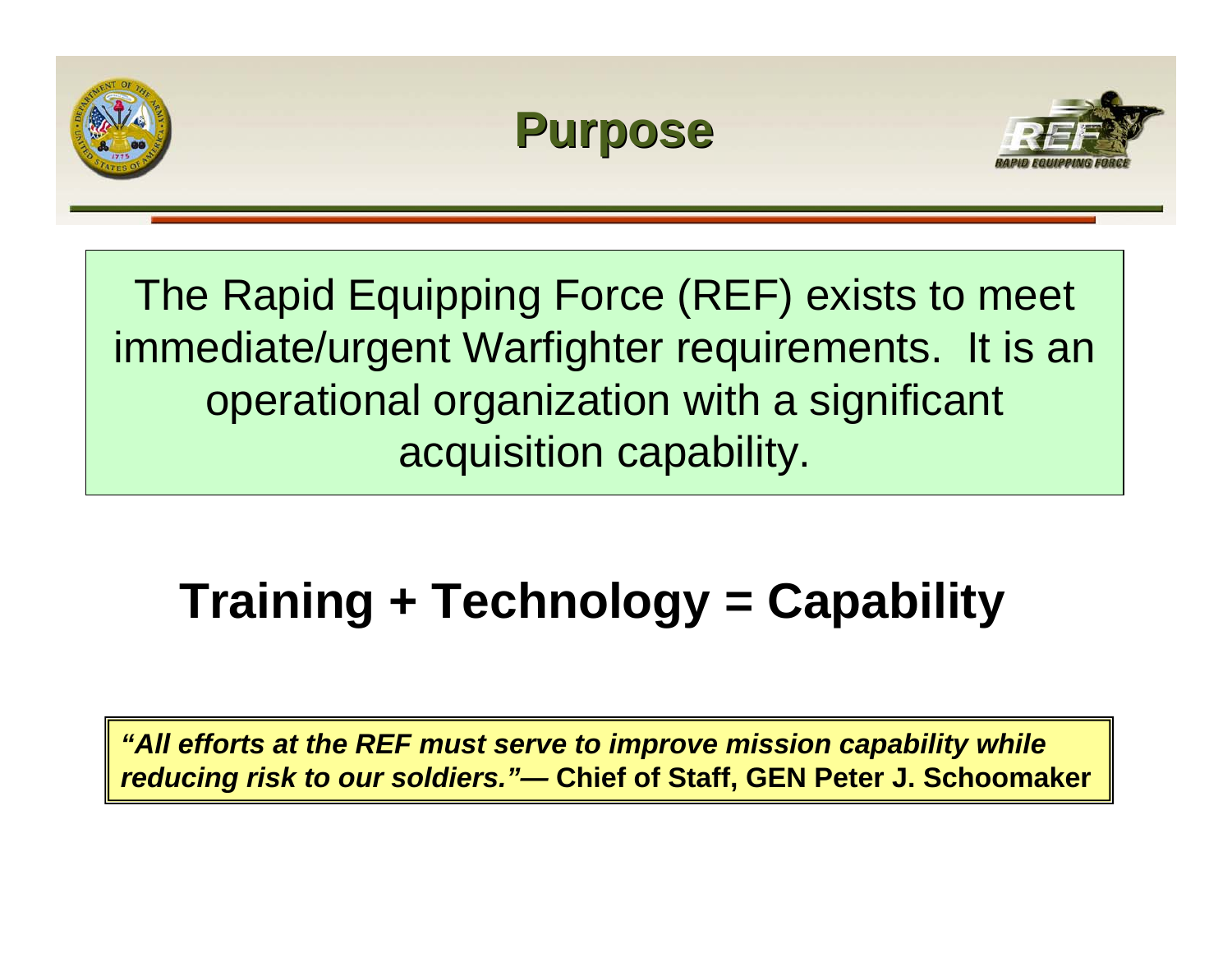

*Mission: Provide operational commanders with rapidly employable solutions to enhance lethality, survivability and force protection through insertion of COTS-GOTS (Equip) and Future Force technologies (Insert) while informing Army stakeholders (Assess) to remain ahead of an adaptive enemy.*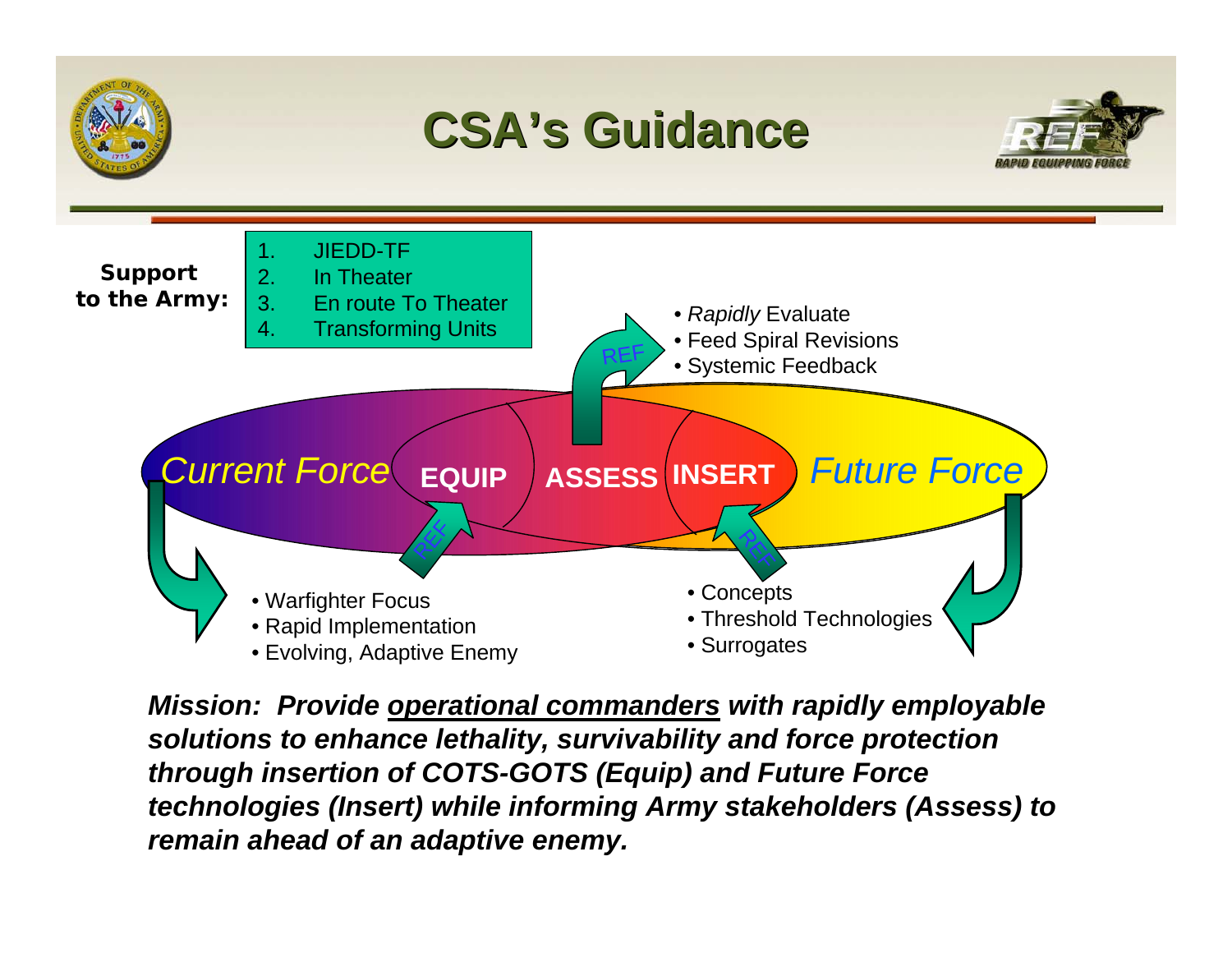

### **Fielding vs. Equipping Fielding vs. Equipping**



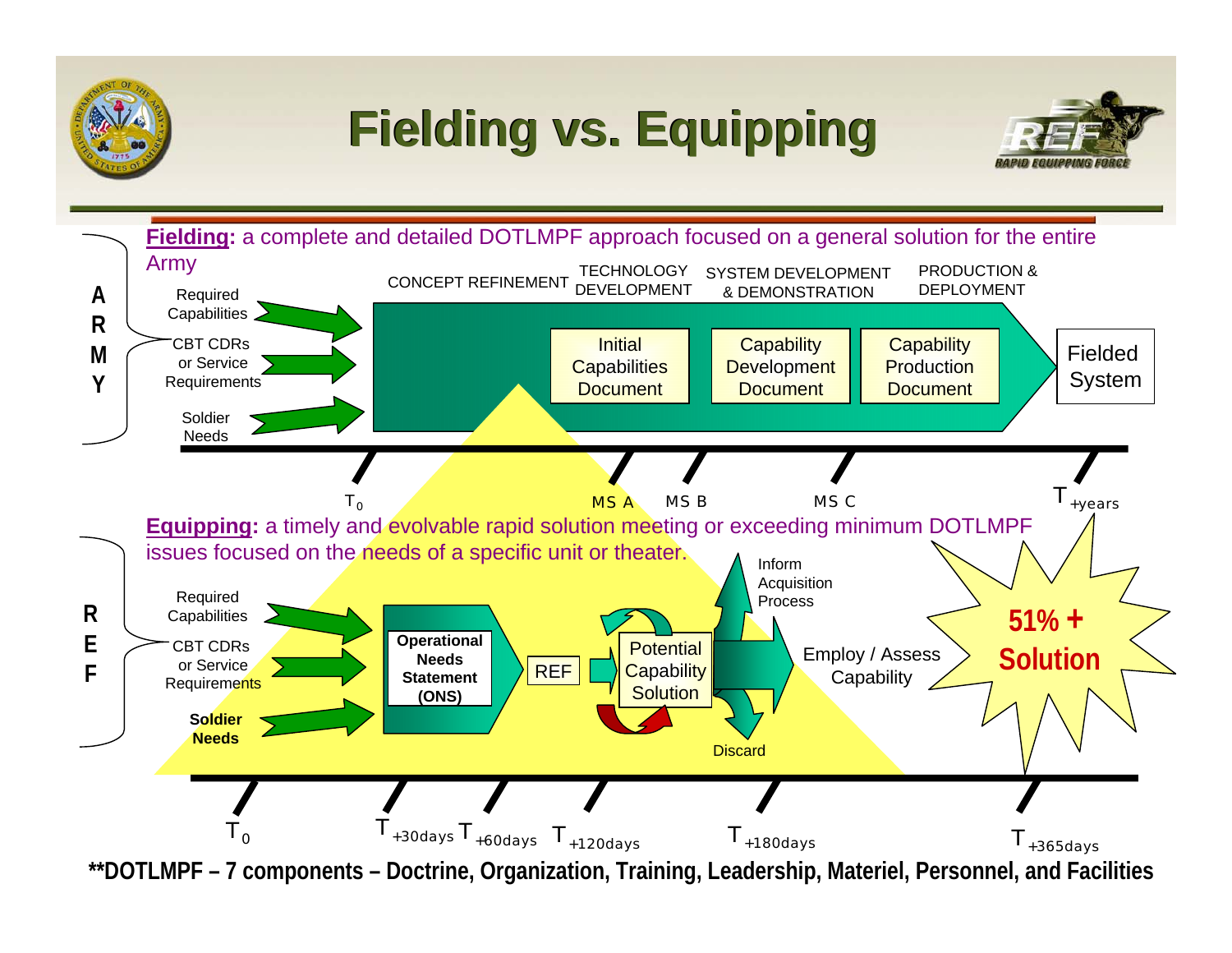

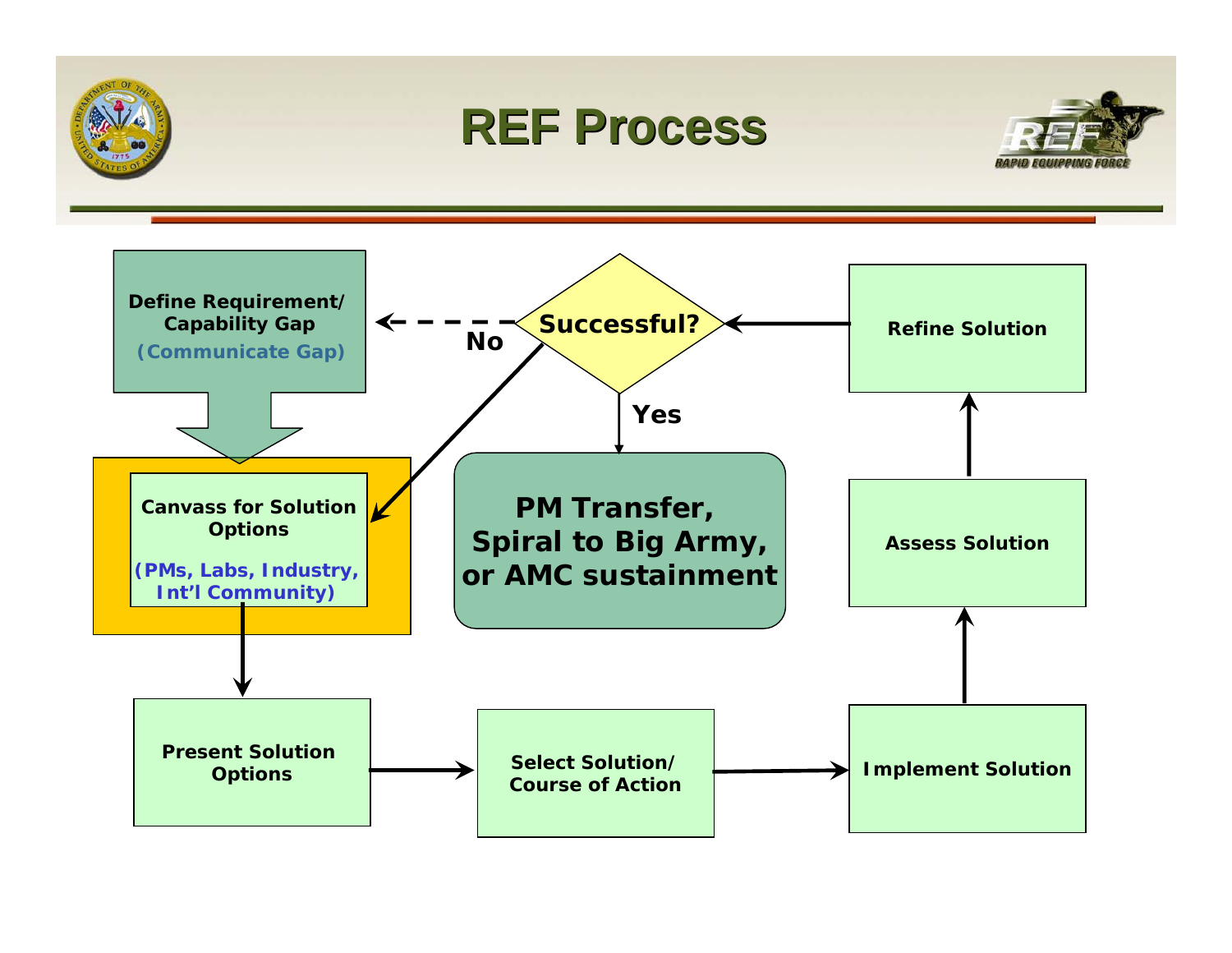





- •• Money
- $\bullet$ • Operational Contact Teams in Theater
	- –OEF (1 Team – 3 Soldiers+)
	- –OIF (4 Teams – 12 Soldiers+)
- •Success Not Mandatory
- Schedule Driven
- $\bullet$ Linked to TRADOC Spiral Division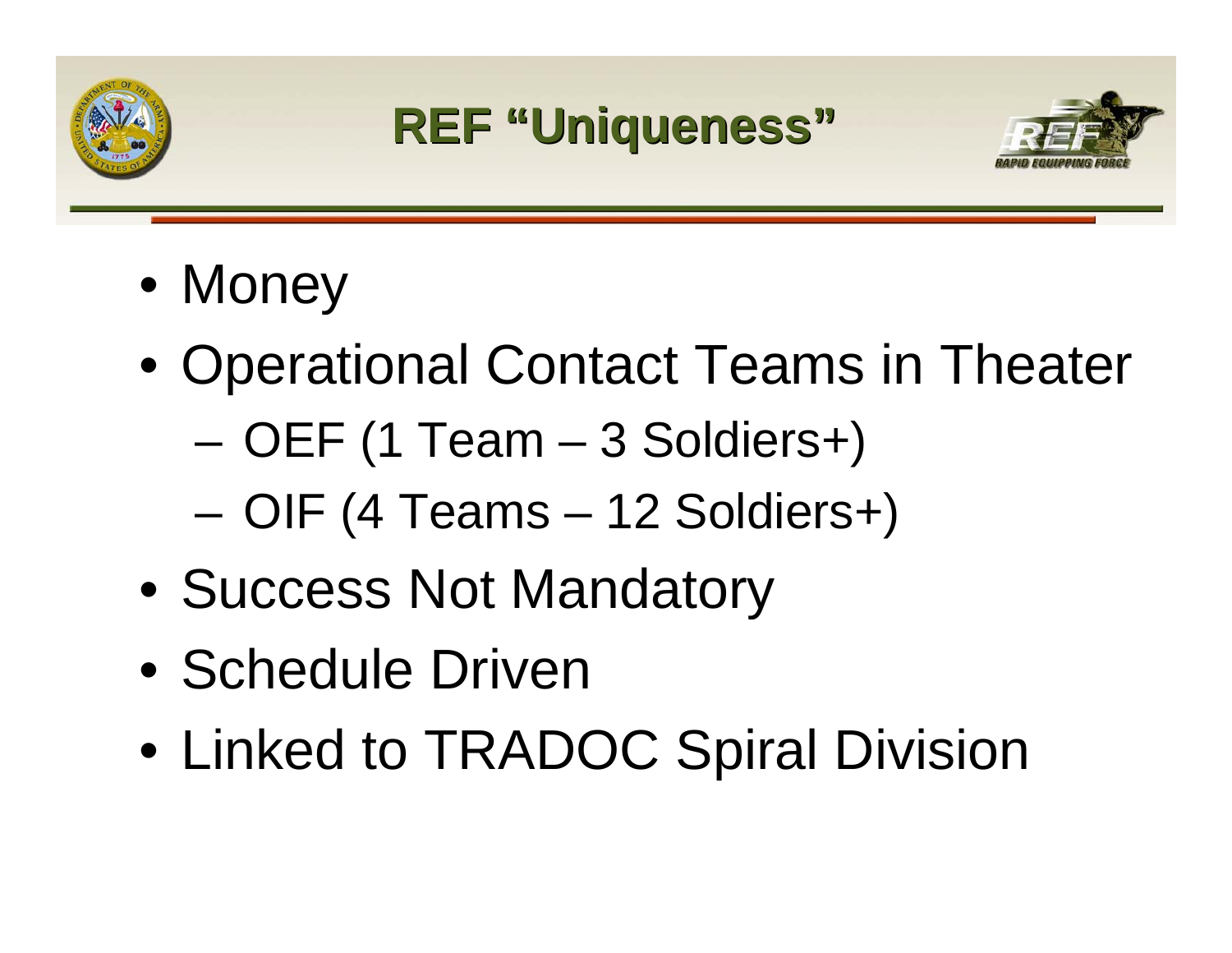

#### **REF Projects (PMs/Industry) REF Projects (PMs/Industry)**





**Toughbot / RS JPO OmniTech**



**LRAD / PM CCSAmerican T ech C orp**



 **International TACMAV / PM UAV ARA International**



**Wellcam / PM NV RSTA Exponent**

**SpeechGuard / PM Prophec y Ectaco**



**Marcbot / RS JPOExponent, Inc**



**AAGMV / PM LTVArmorworks, MSG, Inc.**



**FN303 / PM Non LethalsFNH USA, Inc**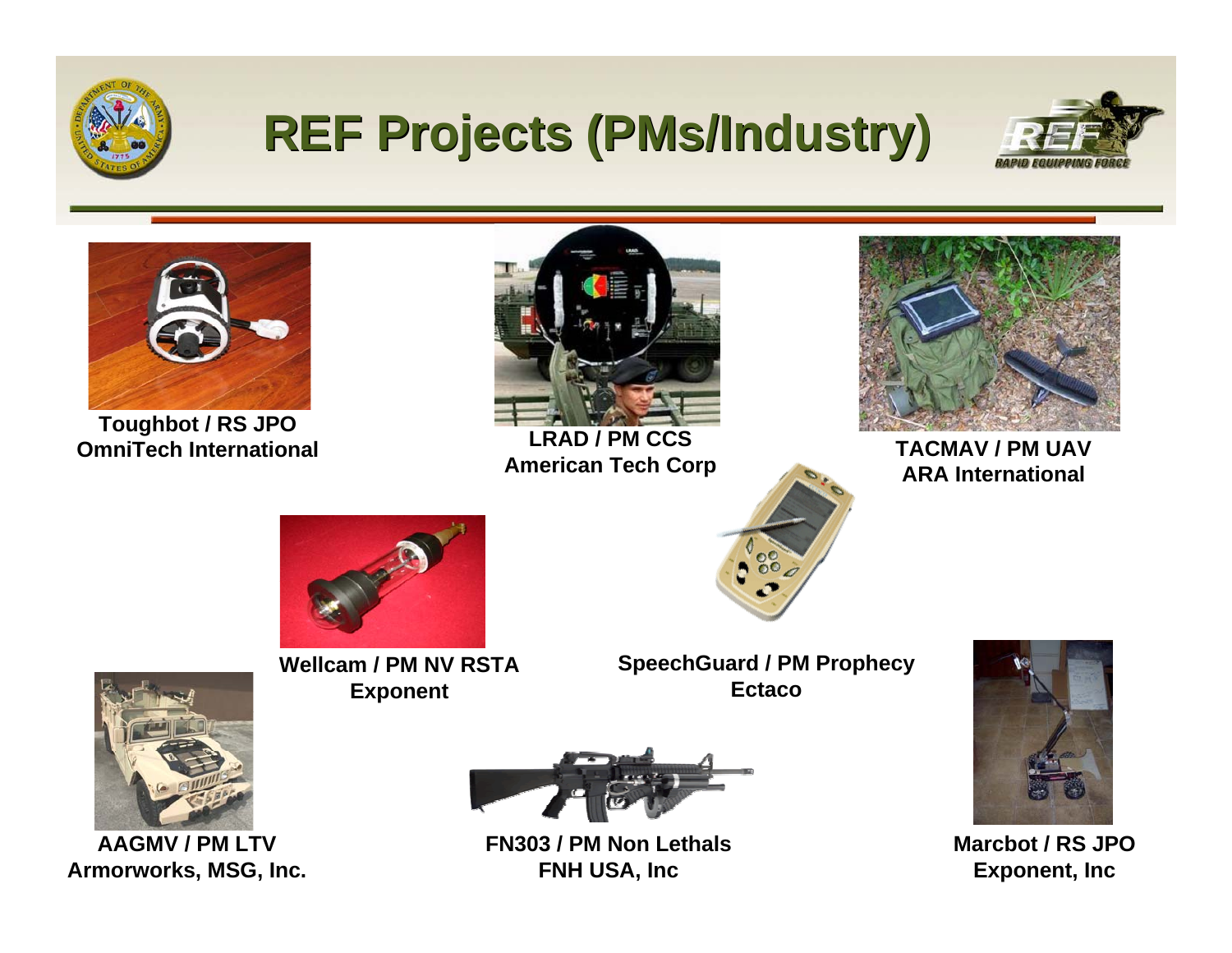





- •Counter IED
- •Counter VBIED
- •Counter RAM
- •Counter RPG
- General Convoy Protection
- •Base Protection
- •Small Unit Comms
- Other Force Protection
- Long Term Technology